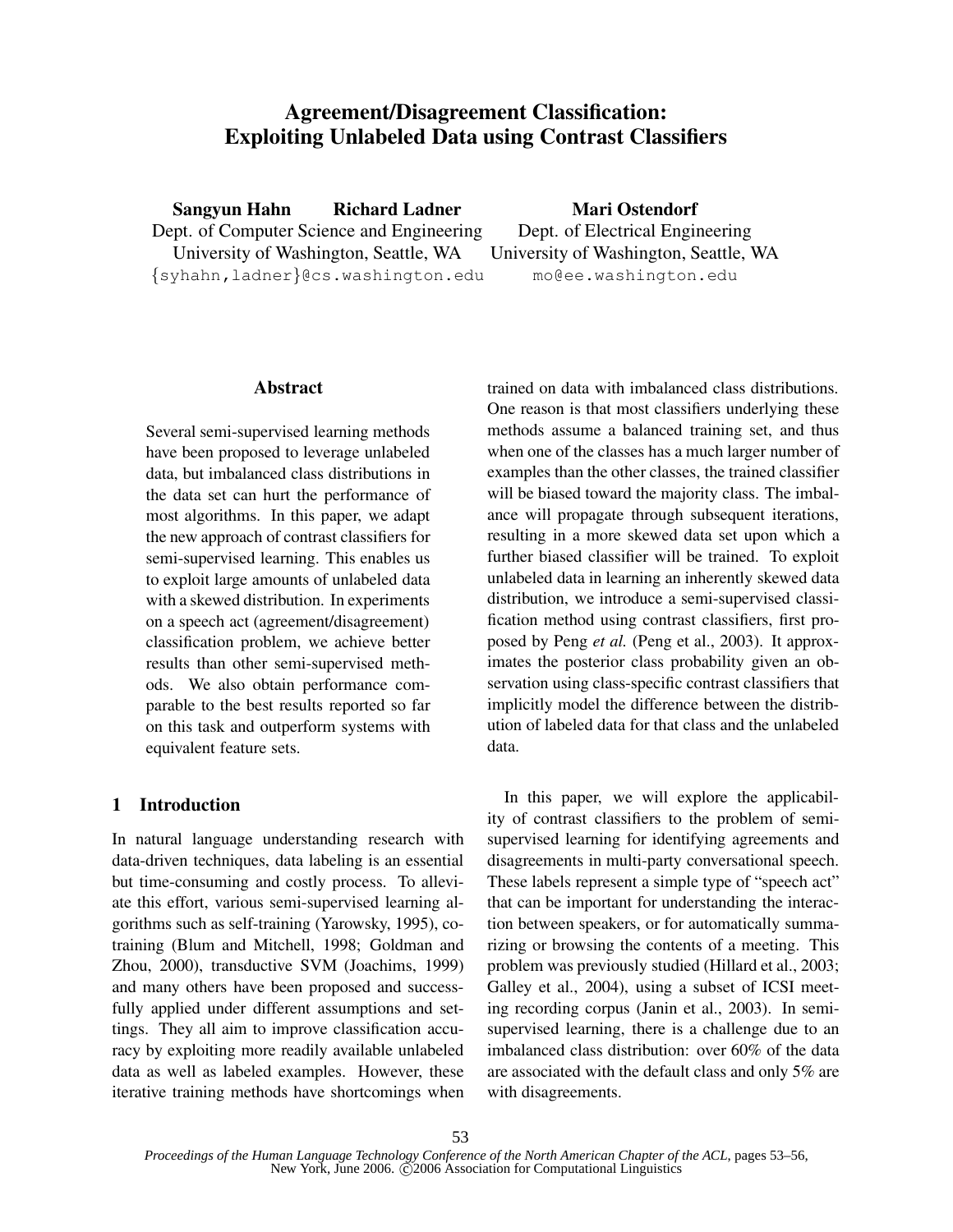# **2 Contrast Classifier**

The contrast classifier approach was developed by Peng *et al* and successfully applied to the problem of identifying protein disorder in a protein structure database (outlier detection) and to finding articles about them (single-class detection) (Peng et al., 2003). A contrast classifier discriminates between the labeled and unlabeled data, and can be used to approximate the posterior class probability of a given data instance as follows. Taking a Bayesian approach, a contrast classifier for the  $j$ -th class is defined as:

$$
cc_j(x) = \frac{r_j g(x)}{(1 - r_j)h_j(x) + r_j g(x)}\tag{1}
$$

where  $h_i(x)$  is the likelihood of x generated by class j in the labeled data,  $g(x)$  is the distribution of unlabeled data, and  $r_i$  is the relative proportion of unlabeled data compared to the labeled data for class  $j$ . This discriminates the class  $j$  in the labeled data from the unlabeled data. Here, we constrain  $r_j = 0.5$  for all j, using resampling to address class distribution skew, as described below. Rewriting equation 1,  $h_i(x)$  can be expressed in terms of  $cc<sub>i</sub>(x)$  as:

$$
h_j(x) = \frac{1 - cc_j(x)}{cc_j(x)} \cdot \frac{r}{1 - r} \cdot g(x).
$$
 (2)

Then, the posterior probability of an input  $x$  for class  $j, p(j|x)$ , can be approximated as:

$$
p(j|x) = \frac{h_j(x)q_j}{\sum_i h_i(x)q_i} \tag{3}
$$

where  $q_j$  is the prior class probability which can be approximated by the fraction of instances in the class j among the labeled data. By substituting eq. 2 into eq. 3, we obtain:

$$
p(j|x) = \frac{q_j \cdot (1 - cc_j(x))/cc_j(x)}{\sum_i q_i \cdot (1 - cc_i(x))/cc_i(x)}.
$$
 (4)

Notice that we do not have to explicitly estimate  $q(x)$ . Eq. 4 can be used to construct the MAP classifier:

$$
\hat{c} = \arg \max_{j} \frac{1 - cc_j(x)}{cc_j(x)} \cdot q_j \tag{5}
$$

To approximate the class-specific contrast classifier,  $cc<sub>i</sub>(x)$ , we can choose any classifier that outputs a probability, such as a neural net, logistic regression, or an SVM with outputs calibrated to produce a reasonable probability.

Typically a lot more unlabeled data are available than labeled data, which causes class imbalance when training a contrast classifier. In a supervised setting, a resampling technique is often used to reduce the effect of imbalanced data. Here, we use a committee of classifiers, each of which is trained on a balanced training set sampled from each class. To compute the final output of the classifier, we implemented four different strategies.

- For each class, average the outputs of the contrast classifiers in the committee, and use the average as  $cc<sub>i</sub>(x)$  in eq. 5.
- Average only the outputs of contrast classifiers smaller than their corresponding threshold, and the fraction of the included classifiers is used as the strength of the probability output for the class.
- Use a meta classifier whose inputs are the outputs of the contrast classifiers in the committee for a class, and whose output is modeled by training it from a separate, randomly sampled data set. The output of the meta classifier is used as  $cc<sub>i</sub>(x)$ .
- Classify an input as the majority class only when the outputs of the meta classifiers for the other classes are all larger than their corresponding thresholds.

Another benefit of the contrast classifier approach is that it is less affected by imbalanced data. When training the contrast classifier for each class, it uses the instances in only one class in the labeled data, and implicitly models the data distribution within that class independently of other classes. That is, given a data instance, the distribution within a class,  $h_i(x)$ , determines the output of the contrast classifier for the class (eq. 1), which in turn determines the posterior probability (eq. 4). Thus it will not be as highly biased toward the majority class as a classifier trained with a collection of data from imbalanced classes. Our experimental results presented in the next section confirm this benefit.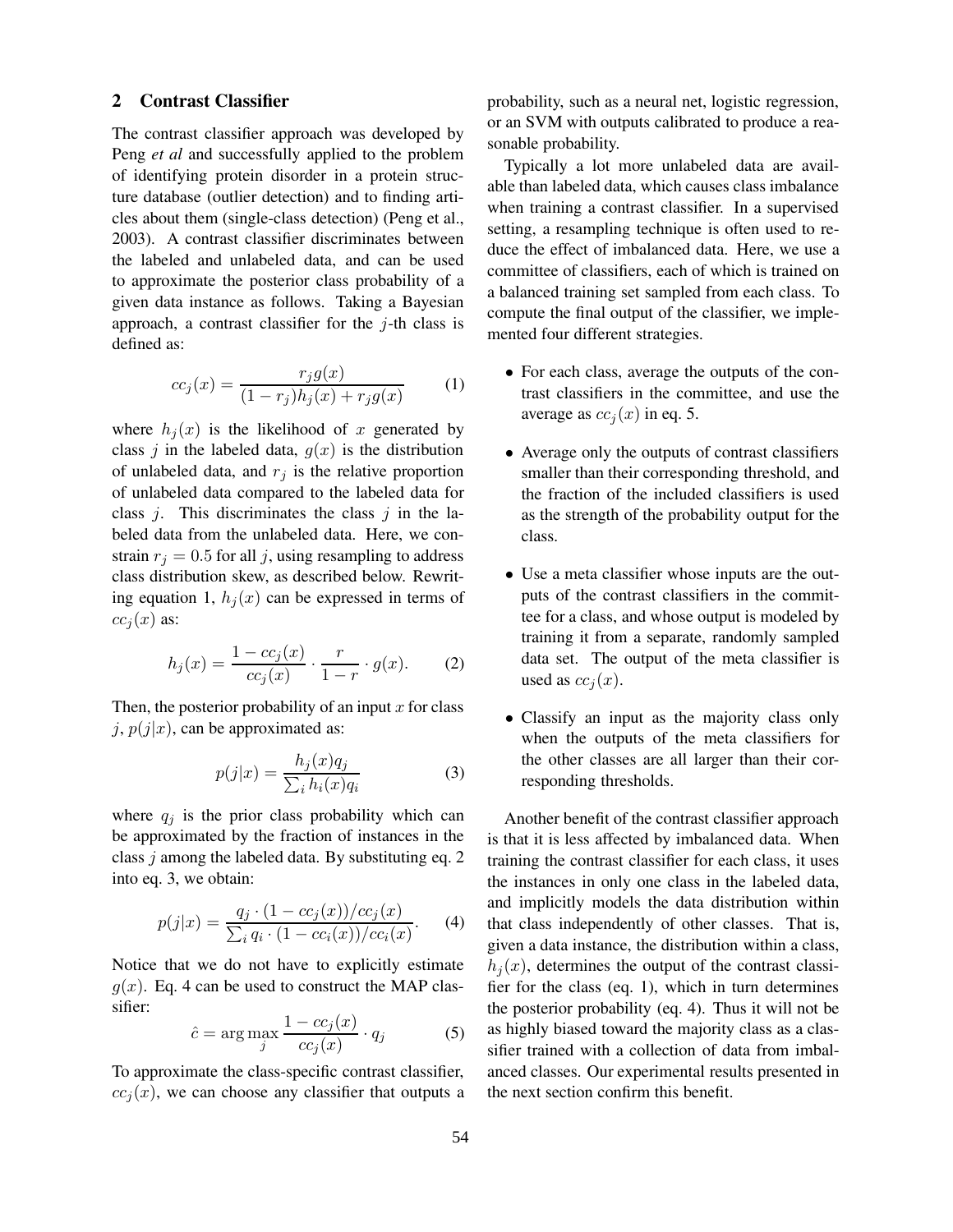# **3 Experiments**

We conducted experiments to answer the following questions. First, is the contrast classifier approach applicable to language processing problems, which often involve large amounts of unlabeled data? Second, does it outperform other semi-supervised learning methods on a skewed data set?

#### **3.1 Features and data sets**

The data set used consists of seven transcripts out of 75 meeting transcripts included in the ICSI meeting corpus (Janin et al., 2003). For the study, 7 meetings were segmented into spurts, defined as a chunk of speech of a speaker containing no longer than 0.5 second pause. The first 450 spurts in each of four meetings were hand-labeled as either *positive* (agreement, 9%), *negative* (disagreement, 6%), *backchannel* (23%) or *other* (62%).

To approximate  $cc<sub>i</sub>(x)$  we use a Support Vector Machine (SVM) that outputs the probability of the positive class given an instance (Lin et al., 2003). We use only word-based features similar to those used in (Hillard et al., 2003), which include the number of words in a spurt, the number of keywords associated with the *positive* and *negative* classes, and classification based on keywords. We also obtain word and class-based bigram language models for each class from the training data, and compute such language model features as the perplexity of a spurt, probability of the spurt, and the probability of the first two words in a spurt, using each language model. We also include the most likely class by the language models as features.

#### **3.2 Results**

First, we performed the same experiment as in (Hillard et al., 2003) and (Galley et al., 2004), using the contrast classifier (CC) method . Among the four meetings, the data from one meeting was set aside for testing. Table 1 compares the 3-class accuracy of the contrast classifier with previous results, merging *positive* and *backchannel* class together into one class as in the other work. When only lexical features are used (the first three entries), the SVMbased contrast classifier using meta-classifiers gives the best performance, outperforming the decision tree in (Hillard et al., 2003) and the maximum enTable 1: Comparison of 3-way classification accuracy on lexical (lex) vs. expanded (exp) features sets.

|             | Accuracy |
|-------------|----------|
| Hillard-lex | 82       |
| Galley-lex  | 85.0     |
| SVM-lex     | 86.3     |
| CC-lex      | 86.7     |
| Galley-exp  | 86 9     |

Table 2: Comparison of the classification performance

| Method        | 3-way | A/D       | A/D      |
|---------------|-------|-----------|----------|
|               | Acc   | confusion | recovery |
| unsupervised  | 79    |           | 83       |
| cc            | 81.4  |           | 82.4     |
| cc-threshold  | 76.7  |           | 85.2     |
| cc-meta       | 86.7  |           | 81.3     |
| cc-meta-thres | 87.1  |           | 82.4     |

tropy model in (Galley et al., 2004). It also outperformed the SVM trained using the labeled data only. The contrast classifier is also competitive with the best case result in (Galley et al., 2004) (last entry), which adds speaker change, segment duration, and adjacency pair sequence dependency features using a dynamic Bayesian network.

In table 2, we report the performance of the four classification strategies described in section 2. For comparison, we include a result from Hillard, obtained by training a decision tree on the labels produced by their unsupervised clustering technique. Meta classifiers usually obtained higher accuracy, but averaging often achieved higher recovery of agreement/disagreement (A/D) spurts. The use of thresholds increases A/D recovery, with a decrease in accuracy. We obtained the best accuracy using both meta classifiers and thresholds together here, but we more often obtained higher accuracy using meta classifiers only.

Next, we performed experiments on the entire ICSI meeting data. Only 1,318 spurts were labeled, and 62,944 spurts were unlabeled. Again, one of the labeled meeting transcripts was set aside as a test set. We compared the SVM trained only on labeled data